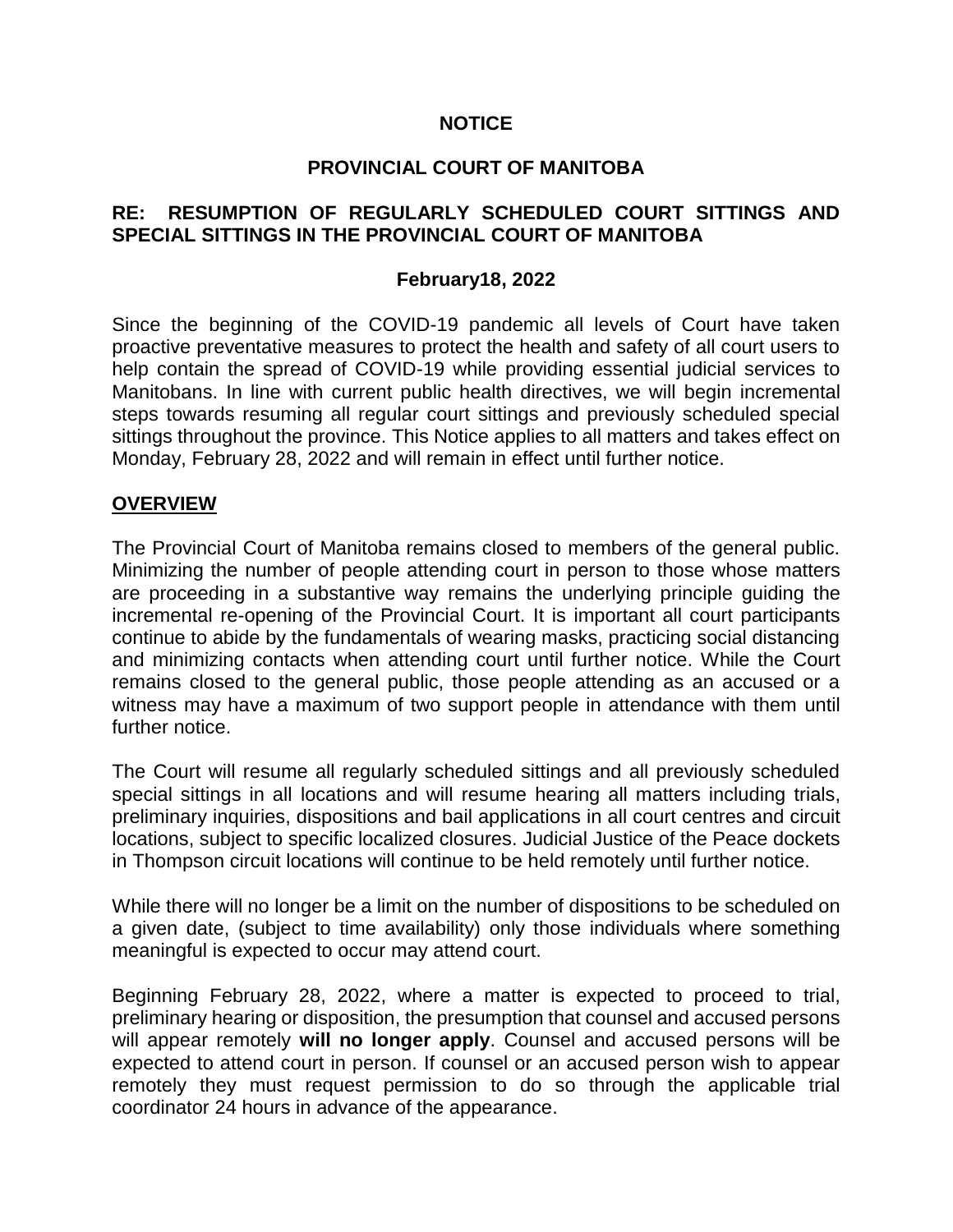Where permission has been obtained for a remote appearance, the preferred platform for remote appearances is video-conferencing where available. It is expected counsel will provide an accurate time estimate of the disposition. Where video conferencing is not available for any of the parties or the Court, the parties can appear by telephone. It is incumbent on counsel to ensure they are on a phone line where they can communicate clearly with the Court, and where there is no background noise or interruptions. The presiding Judge retains the discretion to determine if the matter is appropriate to proceed remotely.

Unless counsel is already appearing on a matter requiring a personal appearance, the presumption that counsel and accused persons will appear remotely continues to apply to all other matters where nothing substantive is expected to take place. In these cases counsel and accused persons should not be attending court in person, and the matter should be spoken to remotely or arrangements made in advance for the matter to be spoken to by the Crown or other counsel.

### Bail Applications

Bail applications will continue to proceed with accused persons appearing by telephone or video conference, if available. While counsel will be permitted to appear remotely to speak to bail applications, the presumption of remote appearance by counsel no longer applies and counsel may appear in person. Counsel do not need advance permission to appear remotely for bail applications.

## **WINNIPEG**

For Winnipeg trials and preliminary hearings, counsel are reminded to email the Virtual Assignment Court (VirtualTrialAssignmentCourt@gov.mb.ca) on the morning of the hearing to let the presiding Judge know whether the matter is proceeding so it can be assigned to a trial courtroom as soon as possible. The mailbox is monitored starting at 9:15 a.m. everyday. We remind counsel (and your witnesses) not to gather outside courtroom 302 while awaiting assignment to a trial courtroom. Counsel and their clients can wait anywhere in the courthouse complex as the assignment of the courtroom is done via email.

## Provincial Court Counter (PCC) Dockets

Counsel and self representing accuseds may continue to appear virtually for Provincial Court Counter matters. Self representing accuseds may appear by calling either 204-948-3138 or 204-945-4612 between 8:30 a.m. and 2:00 p.m. to speak to a Staff Justice of the Peace. Matters can also be spoken to by appearing in person at the Counter between the hours noted above.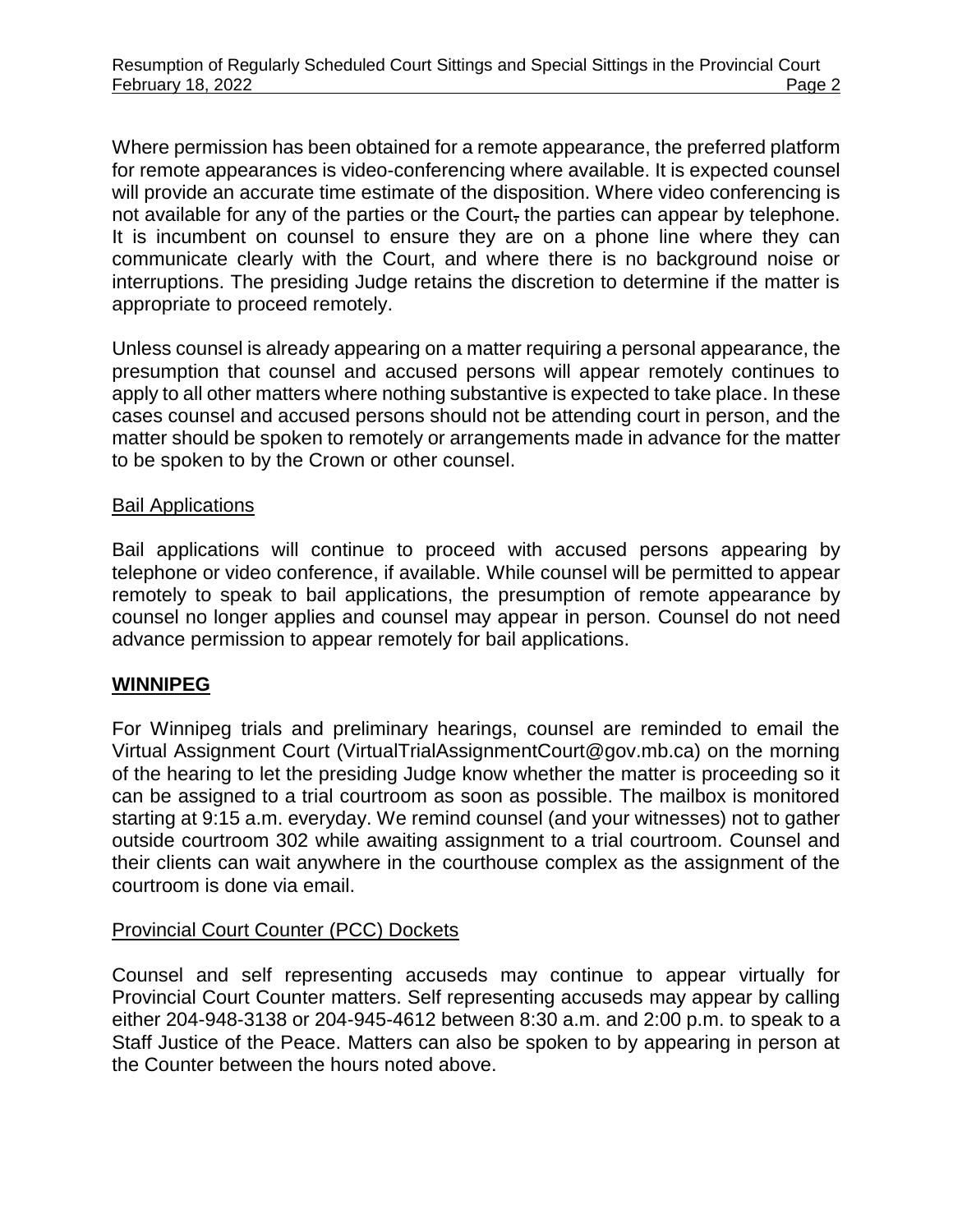Counsel are reminded they should arrange and agree on dates in advance of the court sitting, which alleviates the need for an appearance either by phone or in person.

#### In Custody PTC Dockets

Counsel may appear virtually or in person for the In Custody PTC Docket.

### Gun Prohibition Court

Beginning March 14, 2022, Gun Prohibition Court will resume sitting in person every second Monday of the month at 2:00 p.m. in courtroom 402. This includes scheduled hearings and docket appearances.

### Legal Aid Administrative Court and Federal Administrative Court

Beginning March 8, 2022, Legal Aid Administrative dockets will resume sitting in person every second Tuesday of the month at 9:30 a.m. in courtroom 402.

Beginning March 20, 2022, the Federal Administrative docket will resume sitting in person every third Monday of the month at 9:30 a.m. in courtroom 401.

#### Specialty Courts

Beginning the week of February 28, 2022, Drug Treatment Court, Mental Health Court and FASD Court will resume in person appearances.

#### Peace Bond Court

Beginning March 7, 2022, Peace Bond Court will resume sitting in person on the first, third and fifth Mondays of the month at 10:00 a.m. in courtroom 402.

## **CHILD PROTECTION**

Child Protection proceedings are considered to be a priority in the essential services provided by the Court during this time and therefore Child Protection dockets from the court circuit points will occur in the circuit location. Only those persons essential to the proceedings should appear in person. Counsel are to coordinate staggered appearances to allow for physical distancing and facilitate remote attendance wherever possible.

Counsel may attend in person but can appear by telephone for the Child Protection dockets.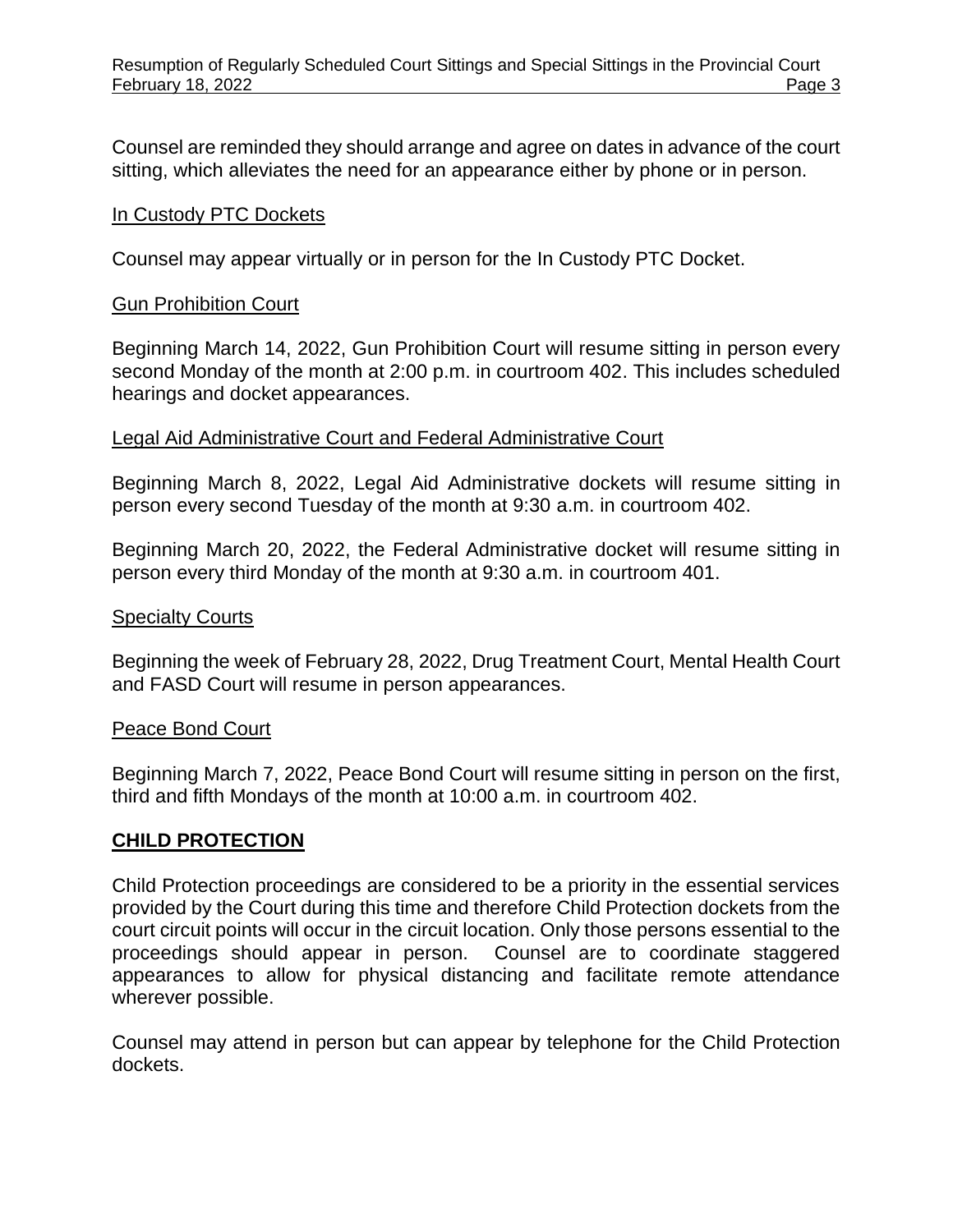Child Protection, *Family Maintenance Act* and Private Guardianship trials will proceed as scheduled. Counsel are encouraged to contact the appropriate court centre to arrange teleconference case management meetings.

## **PROTECTION ORDERS**

Protection Order applications will resume in person at all court centres.

## **CASE MANAGEMENT CONFERENCES**

Case Management Conferences will continue to be conducted by either teleconference or videoconference, where available, at the discretion of the assigned judge.

## **PROVINCIAL OFFENCES COURT- WINNIPEG**

Beginning February 28, 2022, the Provincial Offences Court Office at 373 Broadway Avenue, Winnipeg, will re-open to the public for in person *Highway Traffic Act*, Provincial Offences and By-law dispute hearings.

Only those with matters scheduled in advance for a hearing will be permitted to attend in person along with any witnesses.

Some *Highway Traffic Act* matters will proceed virtually. If your matter can proceed virtually, and you agree to do so, you will be contacted directly by the Court with the date and time of your hearing along with instructions of how to attend remotely. All matters that have previously been scheduled to proceed virtually will proceed as scheduled.

If you receive a Provincial Offence ticket you must contact the Court by calling 204-945-3156 or 1-800-282-8069 between the dates and before the final response date on your ticket. The court office remains open to accept fine payments only if other remote options cannot be utilized.

## **CIRCUIT LOCATIONS**

All special sittings, in custody and out of custody trials, preliminary hearings and dispositions will proceed in person in all circuit locations. All participants are expected to follow the COVID-19 protocols in each circuit location so the matters can proceed safely and within the public health guidelines.

The circuit court locations continue to be closed to the general public and are only open to those people necessary to the proceedings before the courts. Those people attending as an accused or a witness may have a maximum of two support people in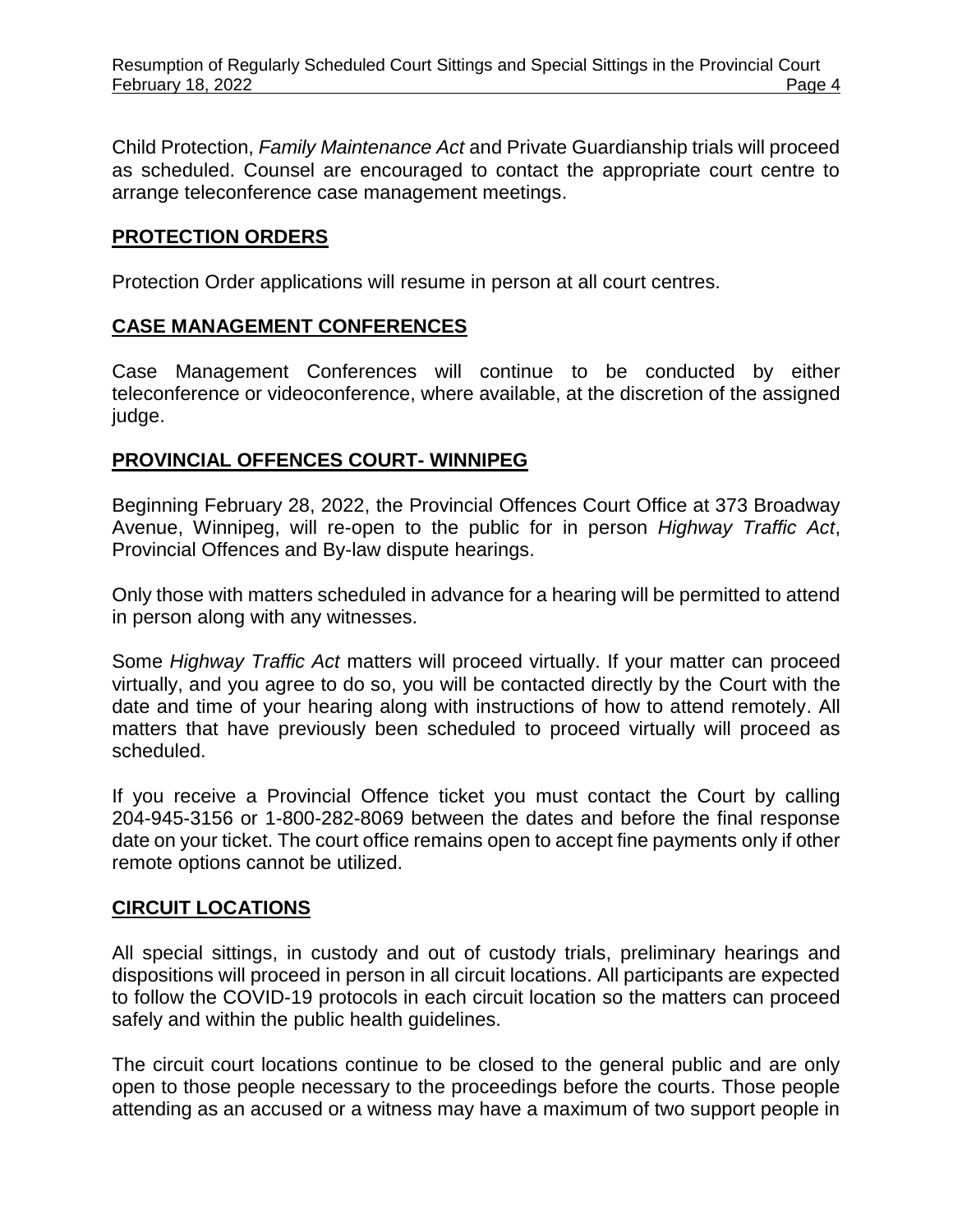attendance with them until further notice. Only those with matters proceeding to hearing or disposition may attend inside the court facility, all others will have to wait outside or any other space where social distance can be accommodated, while they are waiting for their matter to proceed before the Court.

All other individuals with matters appearing on the docket should not attend in person for court. Defence counsel are expected to have made every effort to contact their client and discuss their case prior to the court date to determine if their client is required to attend in person.

Sheriff Officers have assumed significant extra duties related to maintaining and enforcing COVID-19 safety protocols. As a result, it is necessary that the only people transported, in custody, are those people who will have trials proceeding in these communities. If a matter resolves in advance, it should proceed to disposition in the nearest open court centre and the transport should be cancelled. It is imperative that counsel communicate in advance regarding the trial proceeding. Counsel must confirm with Sheriff Services at least 48 hours in advance if the transport of the person for court is required. If such confirmation is not received by Sheriff Services, the person will NOT be transported to the community, to prevent the prisoner from being isolated.

Please note, any in custody accused who is transported to attend for a matter outside a court centre (Winnipeg, The Pas, Portage la Prairie, Brandon, Dauphin or Thompson) or if they share transport with a new admission or someone from another correctional centre, will have to isolate for 14 days, upon their return to the correctional centre. A further exception has now been announced by Corrections for those who are 14 days past being fully vaccinated, these persons will have to isolate for 48 hours, and if they are asymptomatic after a negative test, their isolation period will end.

## **REGIONAL JJP CRIMINAL DOCKETS**

Regional JJP Criminal Dockets will continue to be heard virtually in Thompson. All parties may appear remotely.

# **REGIONAL PROVINCIAL OFFENCE SITTINGS**

Beginning February 28, 2022 Provincial Offences Court (including *Highway Traffic Act* matters) will resume sitting for in person hearings in the regional court centres of Portage la Prairie, Brandon, Dauphin, The Pas and Thompson. Only those with matters scheduled in advance for a hearing will be permitted to attend in person along with any witnesses. All other matters that have not been scheduled in advance for hearing will be adjourned to future dates without an in person appearance. You will be notified of the date by the court.